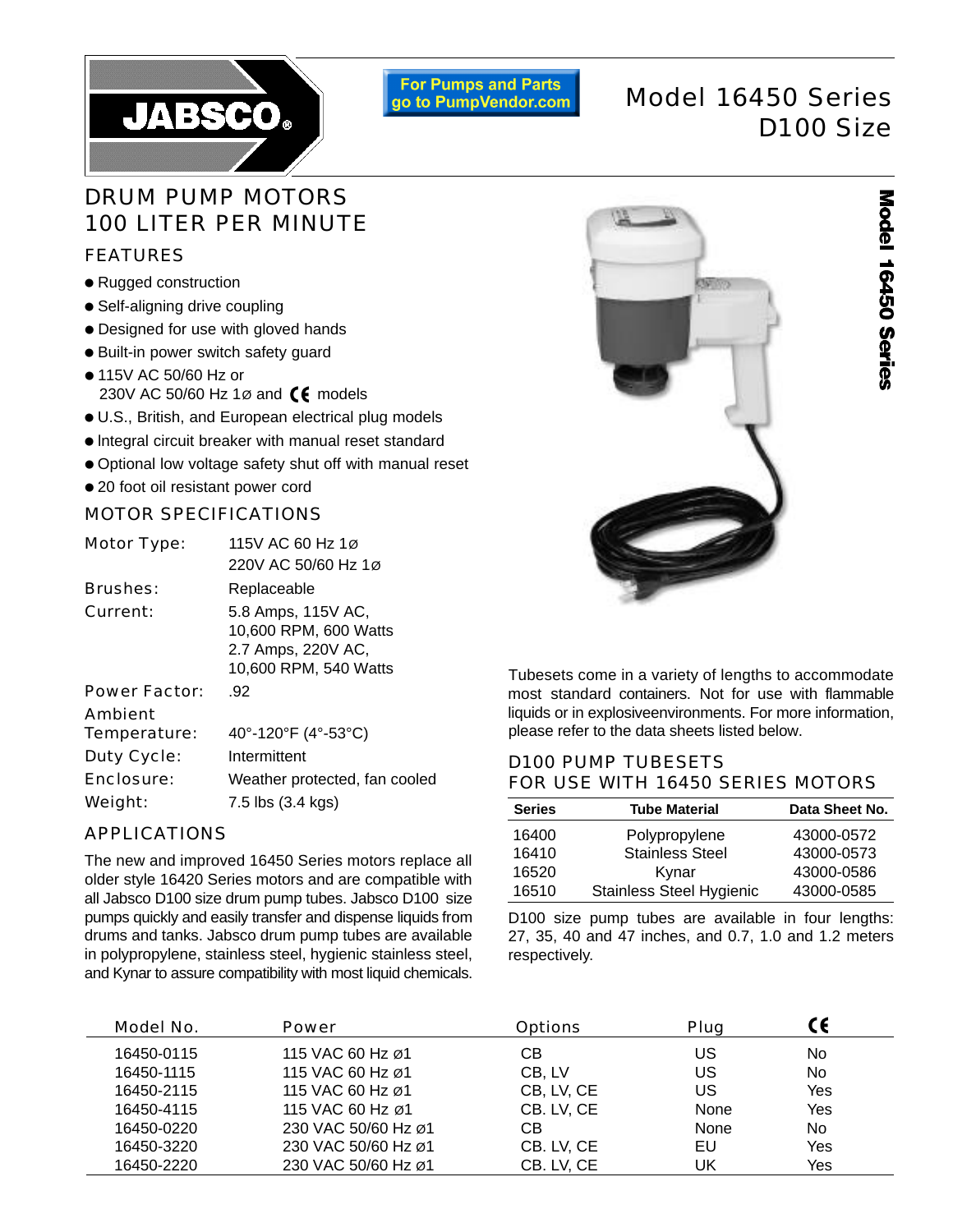## **OPERATION**

#### **SAFETY PRACTICES**

Protective clothing, gloves and safety glasses should be worn when operating the Jabsco drum pump. All standard safety practices must be followed.



**Jabsco 16450-Series motors are not explosion proof.** Do not use with flammable liquids or in an explosive environment. Serious injury or death may occur.



**Hazardous voltage can cause severe injury or death.** Electrical power to the motor must be disconnected prior to assembly, disassembly or maintenance.

**WARNING** 

**Sparks caused by static electric discharge may result in fire or explosion.** Drum pump motor and liquid container must be properly connected to earth ground.

Jabsco 16450 motors are weather protected and should not be submersed or exposed directly to water or other liquids. Electrical shock hazard may result.

## **MOTOR-TO-PUMP TUBE ASSEMBLY**

Jabsco 16450 Series motors are compatible with all Jabsco D100 size drum pump tubes. Disconnect power from the drum pump motor prior to assembly, disassembly, or maintenance to avoid injury. Thread the pump tube mounting ring on to the threaded motor flange and hand tighten. The motor drive coupling will automatically align itself to the pump shaft. Care should be taken if operating motor with pump tube as moving parts are exposed.

### **ELECTRICAL CONNECTION**

Set the ON/OFF switch to the OFF position and secure the pump before connecting to a power source. Insure that voltage and frequency available correspond to the data on the motor label. Periodically inspect power cord and plug for cracks and abrasions. Replace if damaged.

Some Jabsco drum pump motors are supplied without plugs. An approved plug with earth ground must be installed by a competent electrician prior to use.

#### **OPERATION**

To dispense small amounts of fluid at lower flow rates, the power switch can be modulated short of its detent by the operator. Repeated momentary operation of the pump provides lower flow rates which can prevent splash and over-fill. For continuous operation depress the power switch fully into its detent. The pump will run continuously until switched OFF by the operator.

## **LOW VOLTAGE SAFETY PROTECTION (LV)**

Jabsco drum pump motors can be factory equipped with a low voltage shut off device (LV). The LV circuit turns the motor off automatically if electrical power is reduced or lost for any reason. The pump will not resume operation when power is restored unless the LV circuit is reset by turning the power switch to OFF and then to ON. The LV safety circuit prevents the pump from turning ON automatically and/or unexpected when power is restored.

#### WIRING DIAGRAM **16450-4115**



#### WIRING DIAGRAM **16450-0220**



#### WIRING DIAGRAM **16450-3220, 2220**



#### WIRING DIAGRAM **16450-0115**

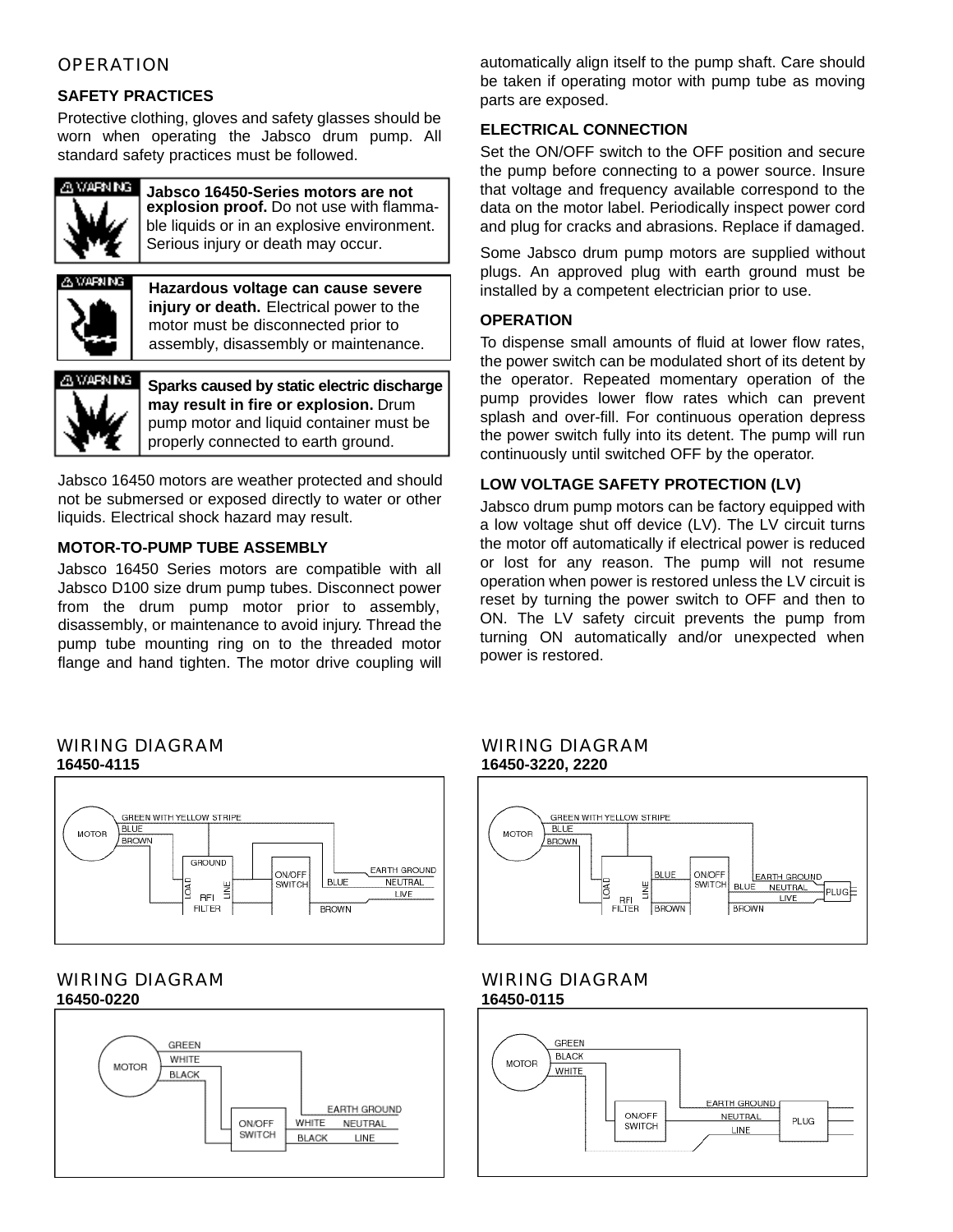

## D100 SIZE MOTOR PARTS LIST

| Key    | <b>Description</b> |            | 16450-0115 16450-0220 |            | 16450-1115 16450-2115 16450-3220 16450-2220 16450-4115 |                                  |            |            |
|--------|--------------------|------------|-----------------------|------------|--------------------------------------------------------|----------------------------------|------------|------------|
|        | Motor              |            | 18753-0680 18753-0681 |            | 18753-0680 18753-0680 18753-0681                       |                                  | 18753-0681 | 18753-0681 |
| 2      | Cover Kit          |            | 18753-0682 18753-0682 |            | 18753-0682 18753-0682 18753-0682 18753-0682            |                                  |            | 18753-0682 |
| 3,4    | Handle Kit         |            | 18753-0683 18753-0683 |            | 18753-0683 18753-0683 18753-0683 18753-0683            |                                  |            | 18753-0683 |
| 5      | Switch Kit         | 18753-0684 | 18753-0694            |            | 18753-0685 18753-0685 18753-0686 18753-0686            |                                  |            | 18753-0685 |
| 6*     | Power Cord Kit     | 18753-0687 | 18753-0695            |            | 18753-0688 18753-0689 18753-0690 18753-0691            |                                  |            | 18753-0692 |
| 7,8,9  | Hardware Kit       | 18753-0693 | 18753-0693            | 18753-0693 |                                                        | 18753-0693 18753-0693 18753-0693 |            | 18753-0693 |
| $10**$ | Motor brush Kit    | 18753-0658 | 18753-0659            |            | 18753-0658 18753-0658 18753-0659 18753-0659            |                                  |            | 18753-0658 |

\* Power cord plug not shown.

\*\* Motor brushes not shown.

#### **OVERLOAD PROTECTION**

Jabsco drum pump motors are protected from prolonged overload conditions by an internal manual reset circuit breaker. If the motor stops due to an overload condition, turn the ON/OFF switch to OFF and allow the motor to cool. Reset the circuit breaker by manually turning the power switch to OFF. Resume normal operation by turning the power switch ON.

#### **SPARE PARTS**

Use only Jabsco brand service parts. Consult this data sheet for repair kit part numbers. Remove all power prior to service. Clean and neutralized any chemical residue on the motor prior to service. Detailed repair procedures are provided with each repair kit.

#### **ELECTRICAL REPAIRS**

Electrical repairs should be made by a competent electrician.